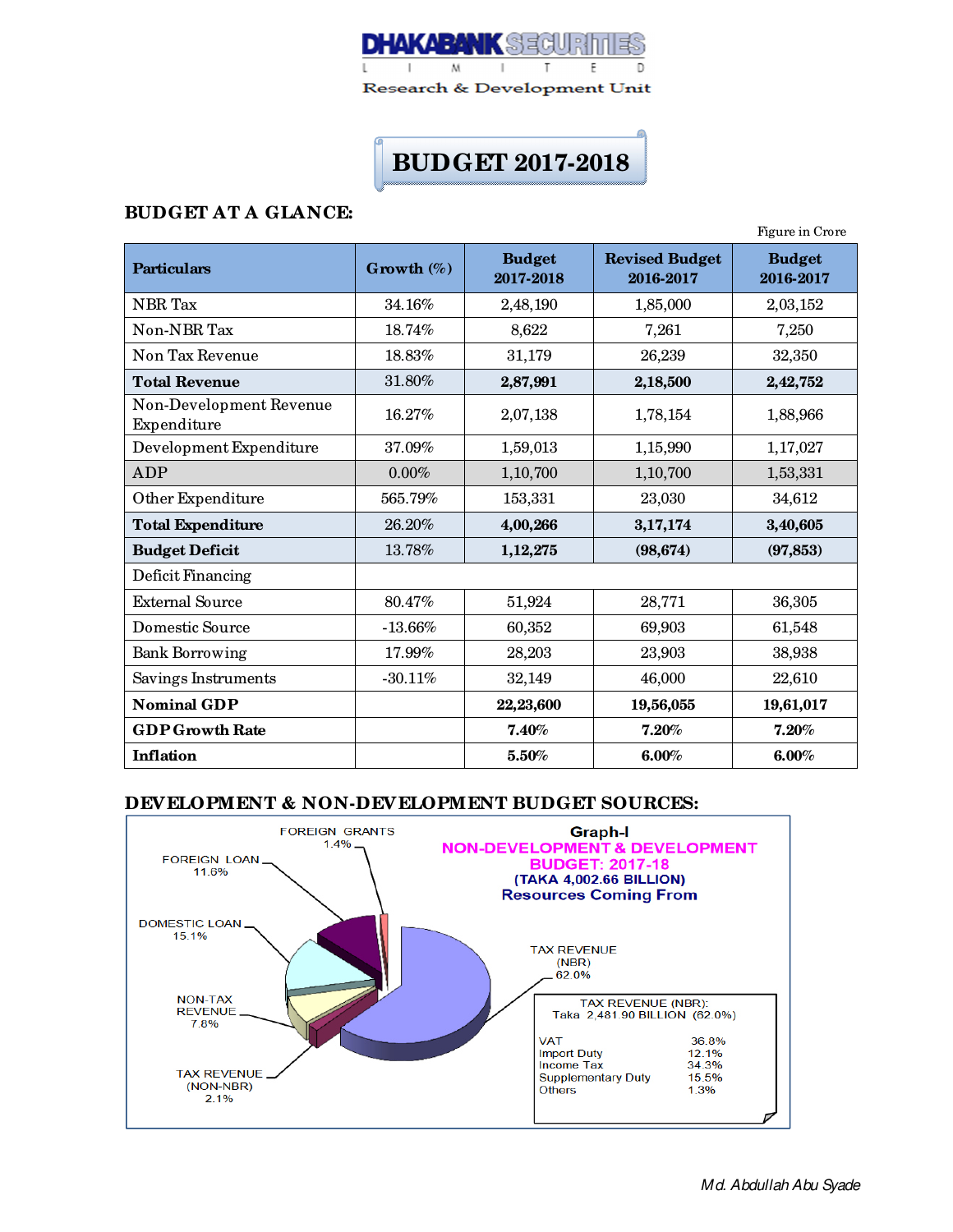

## **TOP 10 SECTORAL ALLOCATION:**

|                                      |           |                            | Figure in Crore Tk.        |
|--------------------------------------|-----------|----------------------------|----------------------------|
| <b>Sector</b>                        | Growth    | <b>Budget</b><br>2017-2018 | <b>Budget</b><br>2016-2017 |
| <b>Finance Division</b>              | $7.77\%$  | 90,672                     | 84,133                     |
| Ministry of Education*               | 5.82%     | 28,418                     | 26,855                     |
| Ministry of Defense                  | 16.39%    | 25,740                     | 22,115                     |
| <b>Local Government Division</b>     | 15.70%    | 24,674                     | 21,326                     |
| Ministry of Primary & Mass Education | $-0.63%$  | 22,021                     | 22,160                     |
| Ministry of Health & Family Welfare  | 18.06%    | 20,679                     | 17,516                     |
| Road Transport & Highways Division   | 80.52%    | 19,697                     | 10,911                     |
| Power Division                       | 44.64%    | 18,894                     | 13,063                     |
| Ministry of Home Affairs             | $-5.16\%$ | 18,288                     | 19,282                     |
| Ministry of Railways                 | 33.88%    | 16,032                     | 11,975                     |

\*Includes budget allocation of Secondary & Higher Secondary Division and Technical and Madrasha Education Division.

# **INCOME TAX FOR INDIVIDUALS:**

(a) Income Threshold for Individual Taxpayers is as follows –

| <b>Types of Tax Payer</b>            | <b>Proposed</b>    | <b>Existing</b>    |  |
|--------------------------------------|--------------------|--------------------|--|
|                                      | (Budget 2017-2018) | (Budget 2016-2017) |  |
| General Tax Payer                    | Tk. 2.50 Lac       | Tk. 2.50 Lac       |  |
| Women and aged taxpayers             | Tk. 3.00 Lac       | Tk. 3.00 Lac       |  |
| (65 years of age and above)          |                    |                    |  |
| Physically Challenged                | Tk. 4.00 Lac       | Tk. 4.00 Lac       |  |
| Gazetted War-wounded gazette freedom | Tk. 4.25 Lac.      | Tk. 4.25 Lac       |  |
| fighters                             |                    |                    |  |

(b) Individual tax rate and income slabs are as follows -

| Proposed Income Slabs (Budget 2017-2018) | Rate |
|------------------------------------------|------|
| On the first Tk. 2,50,000                | Nil  |
| On the next Tk. 4,00,000                 | 10%  |
| On the next Tk. 5,00,000                 | 15%  |
| On the next Tk. 6,00,000                 | 20%  |
| On the next Tk. 30,00,000                | 25%  |
| On the balance of Total Income           | 30%  |

(c) Tax Rate for Cigarette Manufacturers other than Companies: 45%

- (d) Tax Rate on Income of Non-Resident: 30%
- (e) Tax Rate for Co-operative Society: 15%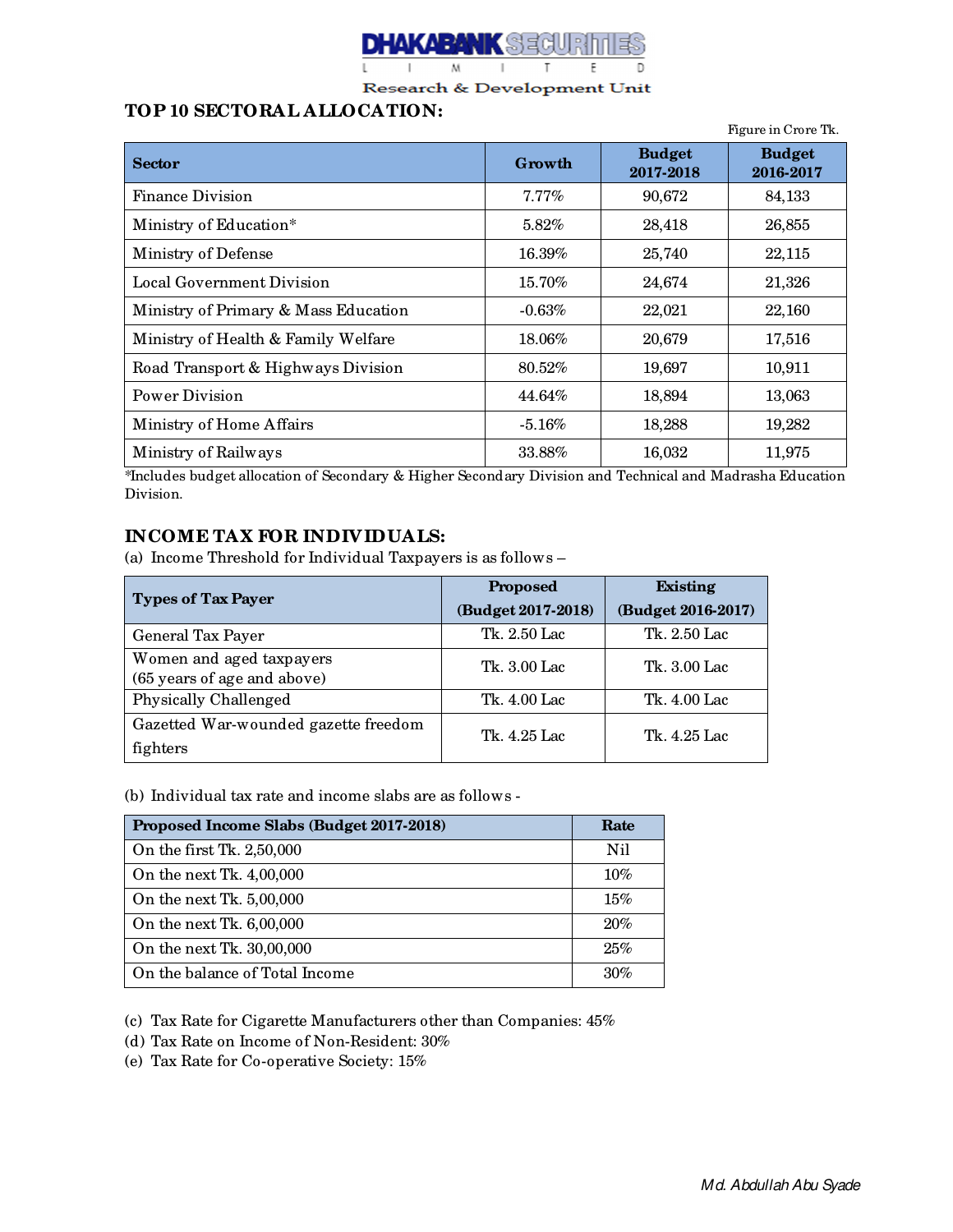

## **CORPORATE TAX:**

| <b>Company Tax Payers</b>   | <b>Status</b>                                                    | <b>Proposed Rate</b><br>(Budget 2017-2018) | <b>Existing Rate</b><br>(Budget 2015-2017) |  |
|-----------------------------|------------------------------------------------------------------|--------------------------------------------|--------------------------------------------|--|
| <b>Mobile Company</b>       | <b>Publicly Traded</b>                                           | $40\%$                                     | $40\%$                                     |  |
|                             | Other than Publicly Traded                                       | 45%                                        | 45%                                        |  |
|                             | <b>Publicly Traded</b>                                           | 45%                                        | 45%                                        |  |
| Cigarette Company           | Other than Publicly Traded                                       | $45\%$                                     | $45\%$                                     |  |
|                             | Publicly Traded-Bank, Insurance &                                |                                            |                                            |  |
|                             | Financial Institutions (other than                               |                                            | 40%                                        |  |
|                             | Merchant<br>Bank)/Newly                                          | 40%                                        |                                            |  |
|                             | established Bank, Insurance<br>$\mathcal{R}_{\mathcal{L}}$       |                                            |                                            |  |
| Bank, Insurance &           | Financial Institutions approved by                               |                                            |                                            |  |
| Financial                   | Govt. in $2013$                                                  |                                            |                                            |  |
| <b>Institutions</b>         | Merchant Bank & Private Limited<br>Company                       | 37.5%                                      | $37.5\%$                                   |  |
|                             | Non-Publicly Traded Bank,<br>Insurance and Financial Institution | 42.5%                                      | 42.5%                                      |  |
| Non-Publicly Traded Company |                                                                  | $35\%$                                     | $35\%$                                     |  |
| <b>Dividend Income</b>      |                                                                  | $20\%$                                     | 20%                                        |  |

## **CAPITAL MARKET IMPLICATIONS:**

- $\triangleright$  The proposed budget has no significant change for the capital market as most of the indicators remained unchanged.
- Corporate tax rate unchanged for banks, insurances and NBFIs, standing at 40.0%.
- $\triangleright$  Corporate tax rate also unchanged for other sectors.
- $\triangleright$  Tax rate on dividend unchanged the rate stood at 20.0%.
- $\triangleright$  The process of forming a council under the Financial Reporting Act enacted to promote transparency, accountability and international standard of financial reporting, is in the final stage. The chairman of the council has already been appointed.
- $\triangleright$  Government also plans to establish a separate clearing and settlement company as part of a long term action plan for development of capital market.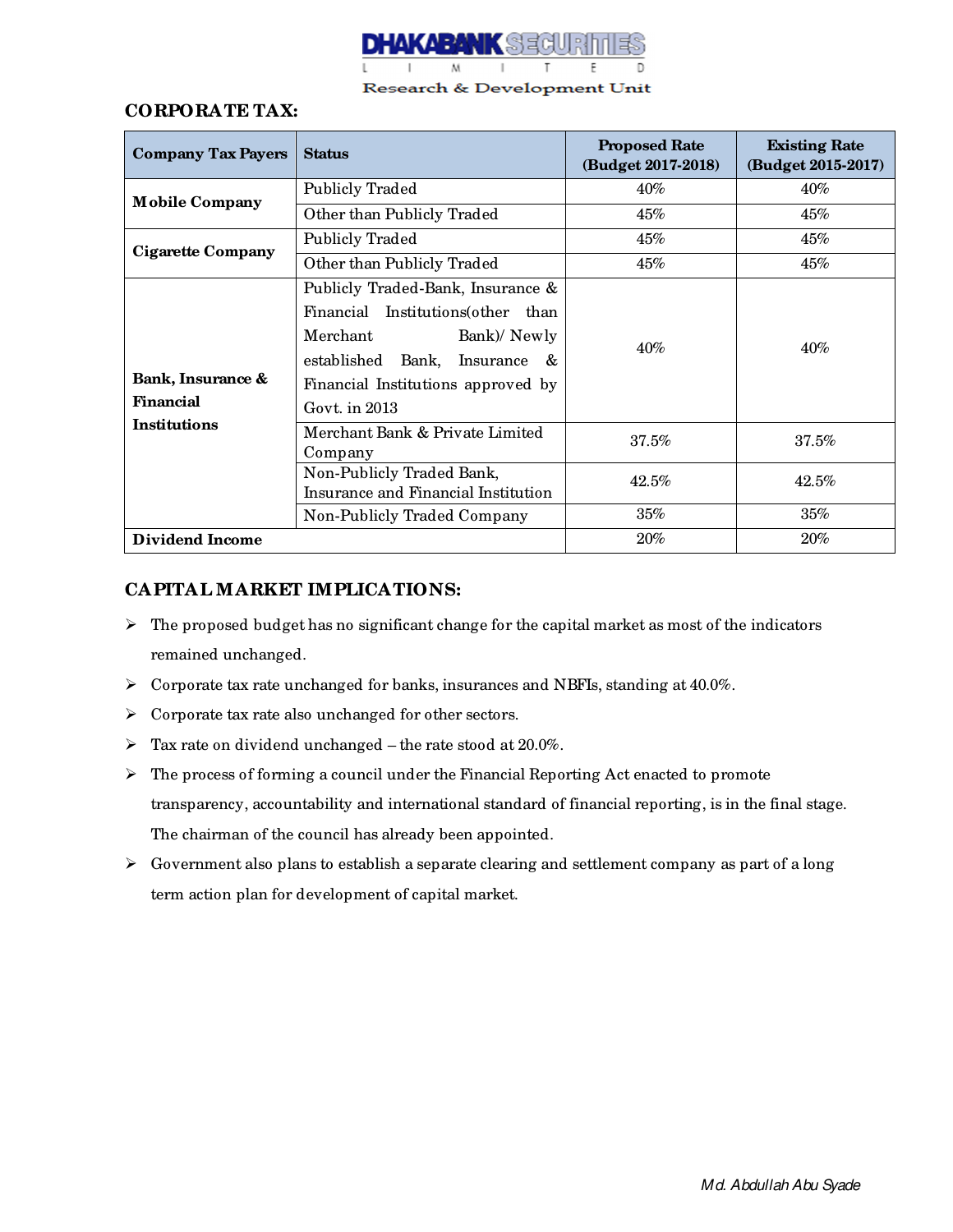

## **POSITIVE IMPACT:**

| <b>SECTOR</b>                               | <b>STOCK</b>                                      | PROPOSED CHANGE                                                                                                                                                                                                                                                                                                                                      | <b>EXISTING</b>                                                                                            | <b>PROPOSED</b>                                                                                              | <b>IMPLICATIONS</b>                                                                                                                                                                                                                                                                           |
|---------------------------------------------|---------------------------------------------------|------------------------------------------------------------------------------------------------------------------------------------------------------------------------------------------------------------------------------------------------------------------------------------------------------------------------------------------------------|------------------------------------------------------------------------------------------------------------|--------------------------------------------------------------------------------------------------------------|-----------------------------------------------------------------------------------------------------------------------------------------------------------------------------------------------------------------------------------------------------------------------------------------------|
|                                             | (DSE)                                             |                                                                                                                                                                                                                                                                                                                                                      | <b>RATE/AMOUNT</b>                                                                                         | <b>RATE/AMOUNT</b>                                                                                           |                                                                                                                                                                                                                                                                                               |
| Food & allied<br>(Biscuit<br>Manufacturers) | Olympic<br>Industries                             | Hike in supplementary duty<br>on imported sweet biscuits                                                                                                                                                                                                                                                                                             | 45%                                                                                                        | 50%                                                                                                          | Olympic Industries has taken initiatives to<br>penetrate the premium segment of biscuit<br>markets in recent years. The proposed 5%<br>increase in SD is likely to benefit Olympic in<br>penetrating the premium segment as the<br>competition from foreign branded biscuits<br>would lessen. |
| Food & allied<br>(Tobacco)                  | <b>British</b><br>American<br>Tobacco             | a) Increase Supplementary<br>duty for low segment of<br>cigarettes<br>b) Imposition of surcharge<br>c) Increase in export duty                                                                                                                                                                                                                       | a) 50% SD for low<br>segment of int.<br>brand cigarettes.<br>b) 0% surcharge<br>c) $10.0\%$ export<br>duty | a) $55\%$ SD for low<br>segment of int. brand<br>cigarettes.<br>b) $2.5\%$ surcharge<br>c) 25.0% export duty | a) The lower SD on low segment for local<br>brand cigarettes (52.0%) would erode some<br>competitiveness for the international brands<br>for 3% additional SD.<br>b) Export revenue would be negatively<br>affected                                                                           |
| Fuel and power<br>(LPG)                     | <b>MJLBD</b>                                      | a) Extension of VAT<br>exemption facility up to 30<br>June 2019 for LPG cylinder<br>manufacturers,<br>b) Reduction of custom duty<br>on both LPG cylinder<br>imports and raw materials<br>required for producing LPG<br>cylinder<br>c) The machinery and<br>equipment required to set up<br>LPG plant would get duty<br>exemption facility over 1.0% | $10.0\%$ custom<br>duty                                                                                    | 5.0% custom duty                                                                                             | a) VAT exemption would keep rising demand<br>for LPG cylinder in the country on track.<br>b) Reduction of custom duty on raw materials<br>would improve gross profit of LPG<br>manufacturers<br>c) New entrants in the industry would be<br>encouraged                                        |
| Pharmaceuticals                             | Square<br>Pharma,<br>Beximco<br>Pharma,<br>Renata | Duty exemption for various<br>raw materials for medicines,<br>including medicines for<br>cancer treatment.                                                                                                                                                                                                                                           |                                                                                                            |                                                                                                              | COGS would decline for various medicine<br>products                                                                                                                                                                                                                                           |

Md. Abdullah Abu Syade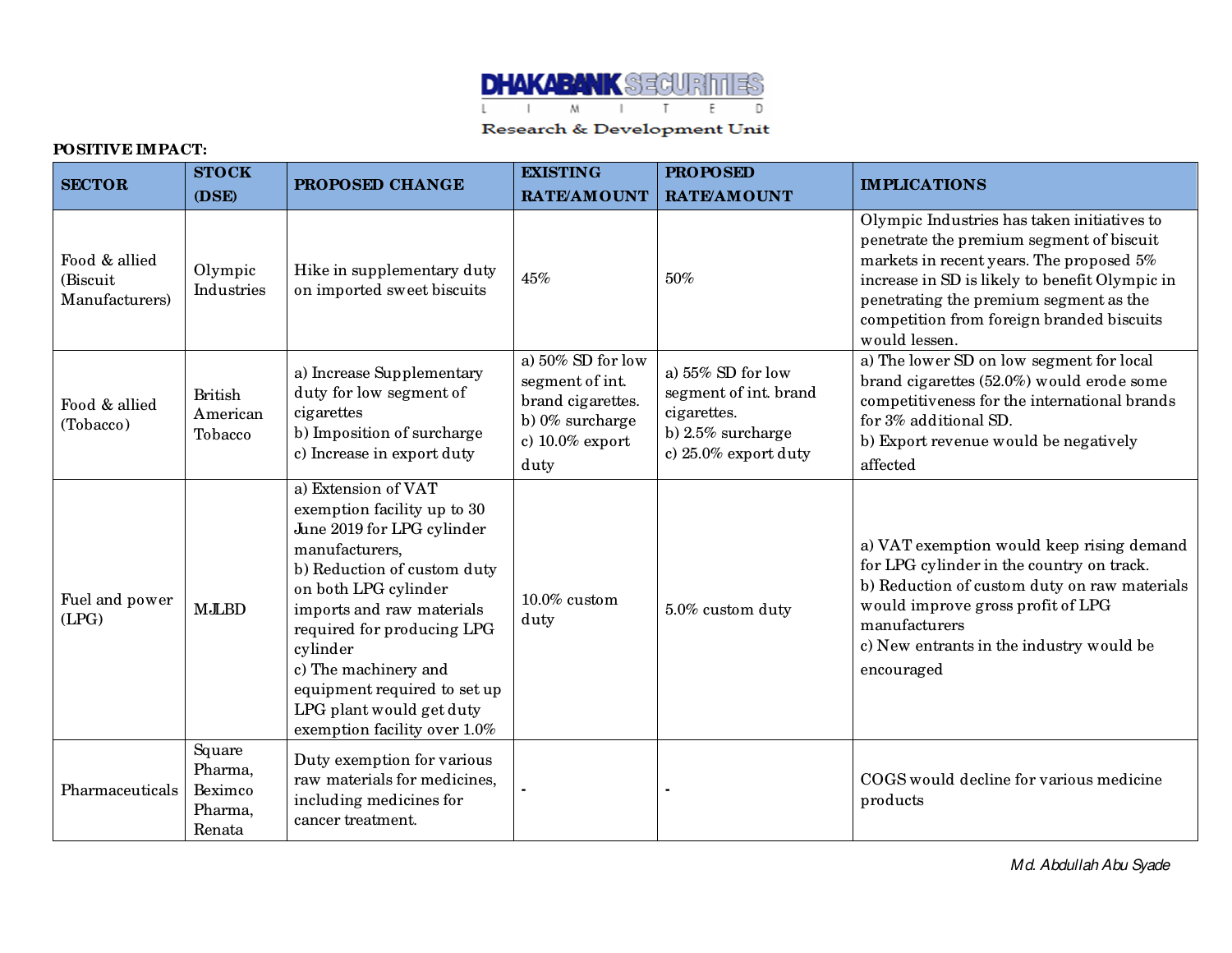

| <b>SECTOR</b>                                   | <b>STOCK</b><br>(DSE)             | PROPOSED CHANGE                                                                                                   | <b>EXISTING</b><br>RATE/AMOUNT                                                                                                                     | <b>PROPOSED</b><br><b>RATE/AMOUNT</b>                                                                                                               | <b>IMPLICATIONS</b>                                                                                        |
|-------------------------------------------------|-----------------------------------|-------------------------------------------------------------------------------------------------------------------|----------------------------------------------------------------------------------------------------------------------------------------------------|-----------------------------------------------------------------------------------------------------------------------------------------------------|------------------------------------------------------------------------------------------------------------|
| Textile (RMGs)                                  | Desh<br>Garments                  | Further extending the<br>reduced taxation facility for<br>ready-made garments.                                    | $20\%$                                                                                                                                             | 15% (14% for companies<br>having internationally<br>green building<br>certification)                                                                | The new tax rate would improve the bottom<br>line of readymade garments companies.                         |
| Ceramics                                        | RAK<br>Ceramics                   | a) Concession on duty and<br>taxes on raw materials used<br>in ceramic industries.<br>b) Reduction in custom duty | a) Tallc $-10\%$<br>Alumina liner-<br>15%, Crude mica<br>and mica rifted<br>into sheets or<br>splittings $-10\%$<br>b) Ceramic<br>$products - 1\%$ | a) Tallc- $5%$<br>Alumina liner-10%<br>Crude mica and mica<br>rifted into sheets or<br>splittings $-5\%$<br>b) Ceramic products -<br>$10.0 - 5.0\%$ | a) COGS is expected to decline<br>b) Increase in competitive ad-vantage for local<br>ceramic manufacturers |
| Engineering<br>(Consumer<br>durables)           | Singer<br>Bangladesh              | Decrease in supplementary<br>duty on parts of air<br>conditioner                                                  | 60%                                                                                                                                                | 25%                                                                                                                                                 | COGS would reduce                                                                                          |
| Engineering                                     | National<br>Tubes                 | Increase of custom duty                                                                                           | 5%                                                                                                                                                 | 10%                                                                                                                                                 | The competitive advantage of local<br>manufactures would increase                                          |
| Miscellaneous<br>(Poultry feed<br>manufacturers | Aman<br>Feed,<br>National<br>Feed | Increase of custom duty                                                                                           | 5%                                                                                                                                                 | 10%                                                                                                                                                 | The competitive advantage of local<br>manufactures would increase                                          |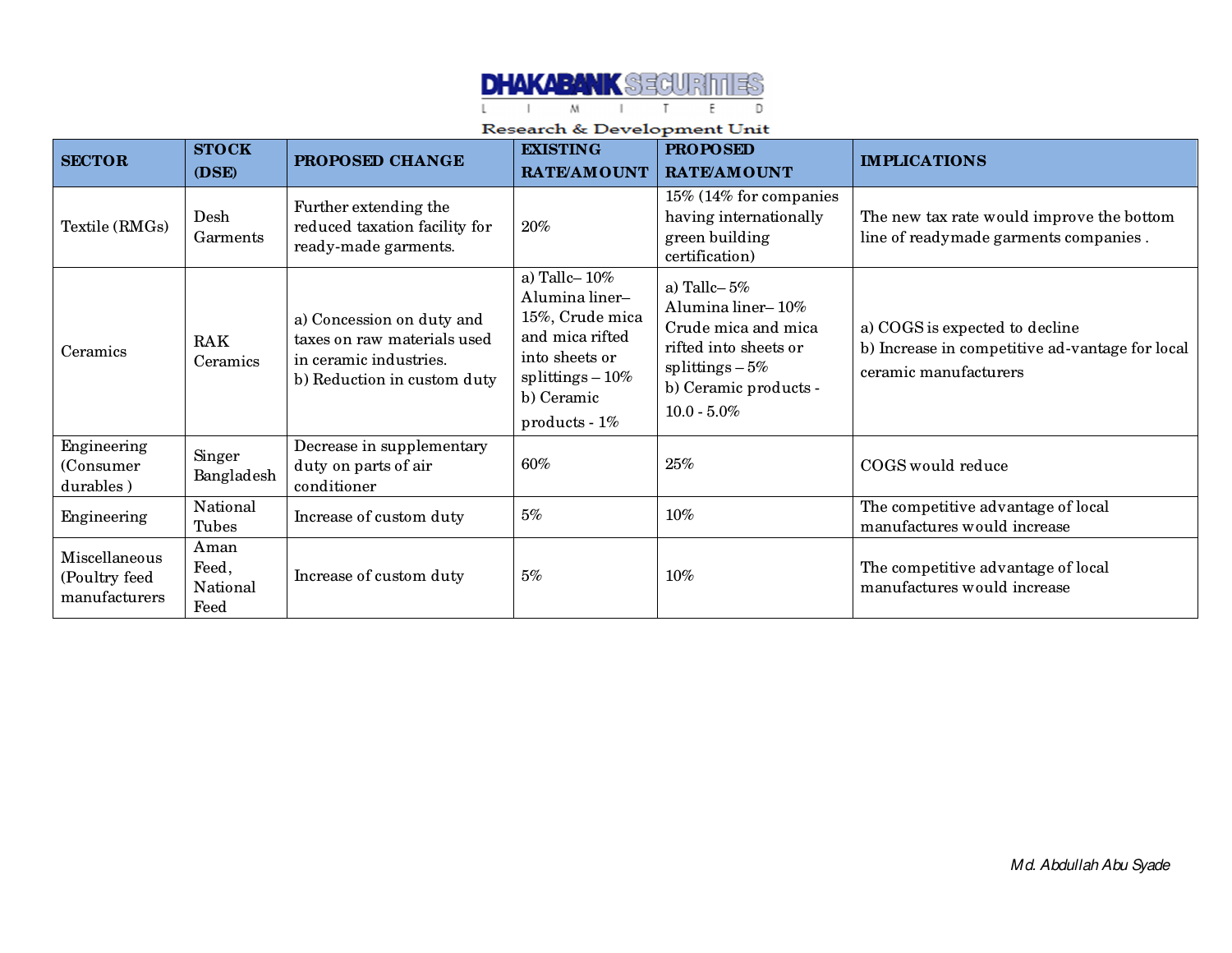

## **NEGATIVE IMPACT:**

| <b>Sector</b>                           | <b>Stock (DSE)</b>                                                     | <b>Proposed Change</b>                                                                                                                  | <b>Existing Rate/Amount</b>                                                                                                                                                                                                                                      | <b>Proposed</b><br>Rate/Amount                                                                                                                                                                                                     | <b>Implications</b>                                                                                                                                                                                                              |
|-----------------------------------------|------------------------------------------------------------------------|-----------------------------------------------------------------------------------------------------------------------------------------|------------------------------------------------------------------------------------------------------------------------------------------------------------------------------------------------------------------------------------------------------------------|------------------------------------------------------------------------------------------------------------------------------------------------------------------------------------------------------------------------------------|----------------------------------------------------------------------------------------------------------------------------------------------------------------------------------------------------------------------------------|
| Cement                                  | Lafarge Surma<br>Cement                                                | Imposition of<br>supplementary duty<br>on limestone                                                                                     | Nil                                                                                                                                                                                                                                                              | 25%                                                                                                                                                                                                                                | COGS would increase                                                                                                                                                                                                              |
| Engineering<br>(Steel<br>manufacturers) | <b>BSRM</b> Steel,<br><b>BSRM</b> Limited,<br>and RSRM<br><b>Steel</b> | Change in tax rule                                                                                                                      | Pig iron - SD TK<br>1000/Mt<br>Spong iron - sp Duty<br>TK 1000/ Mt<br>Scrap - sp Duty TK<br>1500/ Mt<br>Vessel and other<br>floating structures for<br>breaking up- sp Duty<br>TK 1500/ Mt<br>Ingots - sp Duty TK<br>7000/ Mt<br>Others - sp Duty TK<br>1000/ Mt | $CD - 0\%$ , RD - 5%,<br>VAT-15%<br>$CD - 0\%, RD - 5\%,$<br>VAT- $15%$<br>$CD - 0\%, RD - 5\%,$<br>VAT-15%<br>$CD - 0\%, RD - 5\%,$<br>VAT- $15%$<br>$CD - 0\%$ , RD - 20%,<br>VAT- $15%$<br>$CD - 0\%$ , RD - 20%,<br>VAT- $15%$ | This would increase the procurement cost of raw<br>materials. Thus, margins would erode.                                                                                                                                         |
| Food & allied<br>(Tobacco               | <b>British</b><br>American<br>Tobacco                                  | a) Increase<br>supplementary duty<br>for low segment of<br>cigarettes<br>b) Imposition of<br>surcharge<br>c) Increase in export<br>duty | a) $50\%$ SD for low<br>segment of<br>international brand<br>cigarettes.<br>b) 0% surcharge<br>c) $10.0\%$ export duty                                                                                                                                           | a) $55%$<br>supplementary<br>duty for low<br>segment of inter-<br>national brand<br>cigarettes.<br>b) $2.5\%$ surcharge<br>c) 25.0% export<br>duty                                                                                 | a) The lower SD on low segment for local brand<br>cigarettes (52.0%) would erode some<br>competitiveness for the international brands for<br>3% additional supplementary duty.<br>b) Export revenue would be negatively affected |
| Tannery<br>(Footwear<br>manufacturers)  | Bata Shoe                                                              | Increase in<br>supplementary duty<br>on imported<br>footwear                                                                            | 45%                                                                                                                                                                                                                                                              | 50%                                                                                                                                                                                                                                | COGS for imported items would in-crease, which<br>would result lower margins from sale of<br>imported foot-wear                                                                                                                  |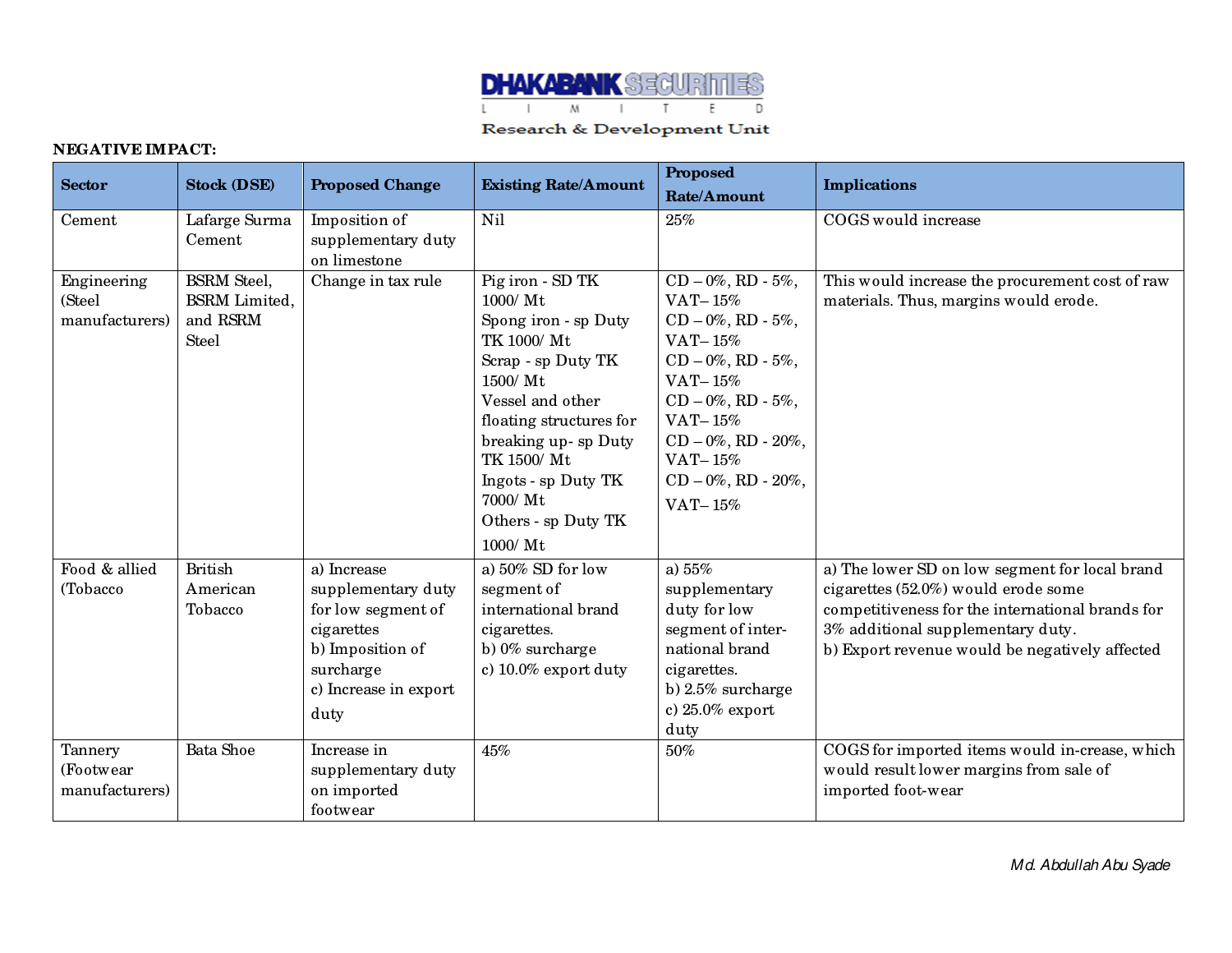

## **OTHER IMPLICATIONS:**

٦

| <b>SECTOR</b> | <b>CHANGES</b>                                                    | <b>IMPLICATIONS</b>                                                 |
|---------------|-------------------------------------------------------------------|---------------------------------------------------------------------|
| Bank          | $\checkmark$ The proposed budget for FY18 projects deficit of BDT | If the government really starts financing a large amount of         |
|               | 1,122.75 billion which is 5.0% of GDP and 28.1% of the total      | budget deficit from the banking system again, then it will          |
|               | proposed expenditure. Of this total deficit, 25.1% or BDT         | improve the domestic credit scenario, decrease excess               |
|               | 282.03 billion is expected to be financed from the banking        | liquidity in the banking system, and put a stop on the              |
|               | system.                                                           | continuous decline of the overall market interest rates.            |
|               | No change in the corporate tax structure of the banking           | Mentionable here, amid higher non-bank borrowing,                   |
|               | system.                                                           | especially through National Savings Certificates, bank              |
|               | Excise duties on bank accounts have been increased for all        | borrowing financed only 0.9% and 16.2% of the budget                |
|               | bank accounts with balance (debit or credit) exceeding BDT        | deficit in FY15 and FY16 respectively. The revised budget           |
|               | 100 Thousands. Excise duty has been increased to BDT 800          | for FY17 expects BDT 239.03 billion as financing from the           |
|               | (instead of existing BDT 500) for balance between BDT 100         | banking system, while there was actual bank repayment               |
|               | thousands to BDT 1 million; to BDT 2,500 (instead of              | in 9 months of FY17 of BDT 164.02 billion.                          |
|               | existing BDT 1,500) for balance between BDT 1 million and         | Higher excise duty on bank balances might encourage<br>$\checkmark$ |
|               | BDT 10 million; to BDT 12,000 (instead of existing BDT            | higher amount of transactions outside the banking                   |
|               | 7,500) for BDT 10 million to 50 million; and to BDT 25,000        | channel, which will put a negative pressure on banks'               |
|               | (instead of existing BDT 15,000) where balance exceeds BDT        | deposit base and commission income.                                 |
|               | 50 million. The duties will apply if the account exceeds the      | Deposit rate at banks have been declining over the last             |
|               | aforementioned balances at any point in time during the           | few years due to a general decline in interest rate                 |
|               | fiscal year.                                                      | environment. Increase in excise duty in this situation is           |
|               |                                                                   | likely to discourage deposits in financial institutions.            |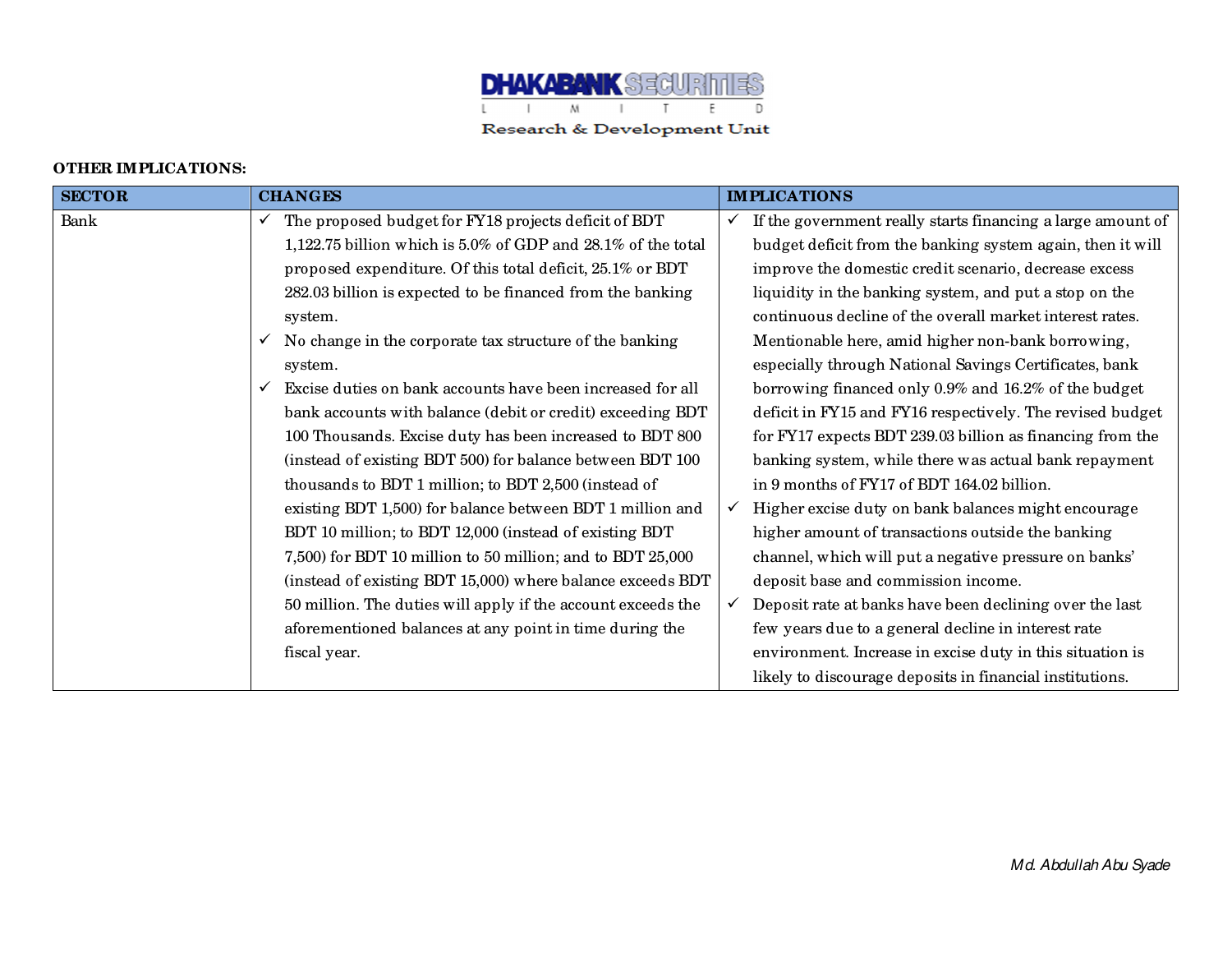

| <b>SECTOR</b>               | <b>CHANGES</b>                                                           | <b>IMPLICATIONS</b>                                               |
|-----------------------------|--------------------------------------------------------------------------|-------------------------------------------------------------------|
| <b>ICT</b>                  | 8 new industries in the ICT sector has been added to the<br>$\checkmark$ | The income tax exemption will propel the<br>✓                     |
|                             | existing list of 14 income tax exempt industries in the ICT              | development of our ICT sector which has huge                      |
|                             | sector, taking the total number of tax exempt ICT industries             | potentials                                                        |
|                             | to $22$                                                                  | Reduced import cost will help the local companies<br>$\checkmark$ |
|                             | Reduced the duties on the machineries and parts required<br>$\checkmark$ | manufacturing mobile phones, laptops, pads,                       |
|                             | to assemble or manufacture items like computers, cellular                | modems, and other transmitting and receiving                      |
|                             | phone, laptops, pad etc.                                                 | equipment. 5% increase of CD on mobile phones                     |
|                             | Customs duty on cellular phones, modems, other                           | will not have a major impact on smart phone                       |
|                             | transmitting and receiving equipment, recorded magnetic                  | penetration due to the presence of strong local                   |
|                             | media, Flash memory card, etc. have been increased from                  | players (like Walton) engaging in manufacturing of                |
|                             | 5% to 10%.                                                               | mobile phone sets.                                                |
|                             | Customs duty on database software has been increased<br>$\checkmark$     | The increased customs duties will provide further<br>$\checkmark$ |
|                             | from 2% to 25%, while for other computer software it has                 | competitive advantage to the local industry                       |
|                             | been increased from 5% to 10%.                                           | Increased duty will increase foreign software<br>$\checkmark$     |
|                             |                                                                          | prices and give the local software firms a                        |
|                             |                                                                          | competitive edge                                                  |
| <b>Consumer Electronics</b> | VAT exemption facility, which is supposed to expire on                   | VAT exemption will keep the prices of locally<br>✓                |
|                             | Jun'17, has been extended up to Jun'19 for the local                     | manufactured refrigerator, freezer, and air                       |
|                             | manufacturers of refrigerator, freezer, and air conditioner              | conditioner low                                                   |
|                             | Increased the customs duty on Parts of electrical goods<br>$\checkmark$  | Increased customs duty on electrical goods parts<br>$\checkmark$  |
|                             | from 10% to 25%                                                          | will encourage higher local manufacturers.                        |
|                             | Customs duty on parts of air conditioner has been<br>$\checkmark$        | Decrease in the customs duty on the air                           |
|                             | decreased from 60% to 25%, while it has been reduced from                | conditioner parts and nickel articles will increase               |
|                             | 25% to 15% for Nickel bar, rods, profiles, wires, plates,                | the local fridge and air conditioner manufacturers'               |
|                             | sheet, strip, and foil                                                   | margins                                                           |
|                             | Custom duty has been increased from 5% to 10% for other<br>$\checkmark$  | Increased duty on tungsten wires will reduce<br>$\checkmark$      |
|                             | Nickel articles and tungsten wire                                        | margins of bulb manufacturers                                     |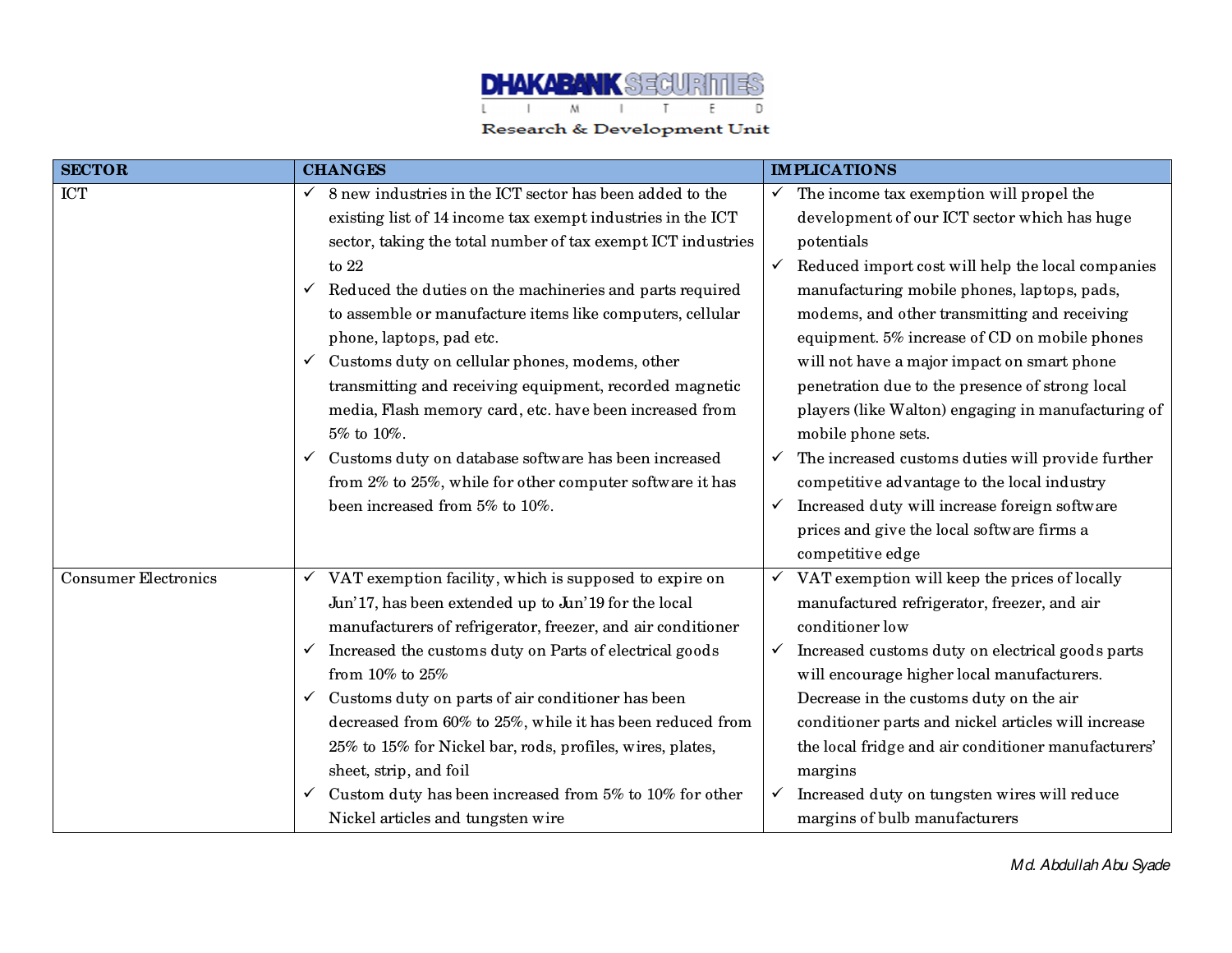

| <b>SECTOR</b>                 | <b>CHANGES</b>                                                               |              | <b>IMPLICATIONS</b>                                 |
|-------------------------------|------------------------------------------------------------------------------|--------------|-----------------------------------------------------|
| <b>Construction Materials</b> | SD Rates on Aluminum bars, rods and profiles have been<br>$\checkmark$       | $\checkmark$ | Local manufacturers are likely to benefit from this |
|                               | proposed to increase to 15% from existing 10                                 |              | change.                                             |
|                               | SD Rates on Aluminum fittings, tubes and pipes have been<br>$\checkmark$     | $\checkmark$ | However, the significantly increased duties on      |
|                               | proposed to increase to 10% from existing 1%.                                |              | capital machinery required to produce aluminum      |
|                               | Proposed duties on capital machineries for aluminum<br>$\checkmark$          |              | will increase cost of expansion and possibly future |
|                               | fittings, tubes $\&$ pipes are 10-15% (1% in the last fiscal year)           |              | financial obligations.                              |
| Chemicals, Paint & Plastic    | SD & RD on Sulphuric Acid has been proposed to increase<br>$\checkmark$      | $\checkmark$ | Net effects on the price of imported Sulphuric Acid |
|                               | to 25% and 15% from 20% and 4% respectively,                                 |              | are negligible- only the burden has shifted from    |
|                               | The increase is offset by a 20% reduction in customs duty to<br>$\checkmark$ |              | customs duty to SD and RD resulting in a slight     |
|                               | 5%. Increase in Customs Duty of organic compounds to 5%                      |              | decrease in duty.                                   |
|                               | has also been proposed.                                                      | $\checkmark$ | Paint companies are likely to be affected by        |
|                               | 5% SD has been increased on PVC and Several Plastic                          |              | increased price of organic chemical compounds as    |
|                               | Product which was previously 20% and 45%.                                    |              | they use chemical derivatives in production         |
|                               |                                                                              | $\checkmark$ | Local plastics companies will get more protection   |
|                               |                                                                              |              | from imported plastic products                      |
| Leather                       | Decrease in SD of glues and acetates to 5% from 15% and                      | $\checkmark$ | Local leather industry is likely to be benefitted   |
|                               | 10% respectively.                                                            |              | from the reduced prices of glues and acetates and   |
|                               | Increase in SD of footwear with outer soles and uppers of<br>$\checkmark$    |              | increased price of imports. But Global brand like   |
|                               | rubber or plastics from 45% to 50%                                           |              | BATA's cost of imported shoes and its overall       |
|                               |                                                                              |              | COGS will be increased. Though Bata is the sole     |
|                               |                                                                              |              | distributor of a few global brands like Hush        |
|                               |                                                                              |              | Puppies, Nike and Scholl, many of these brands      |
|                               |                                                                              |              | are also coming through illegal channel where       |
|                               |                                                                              |              | importers are not paying duties properly and        |
|                               |                                                                              |              | thereby selling these brands at a much lower price  |
|                               |                                                                              |              | than Bata.                                          |
|                               |                                                                              |              | Increase in SD will increase production cost        |
|                               |                                                                              |              | slightly.                                           |